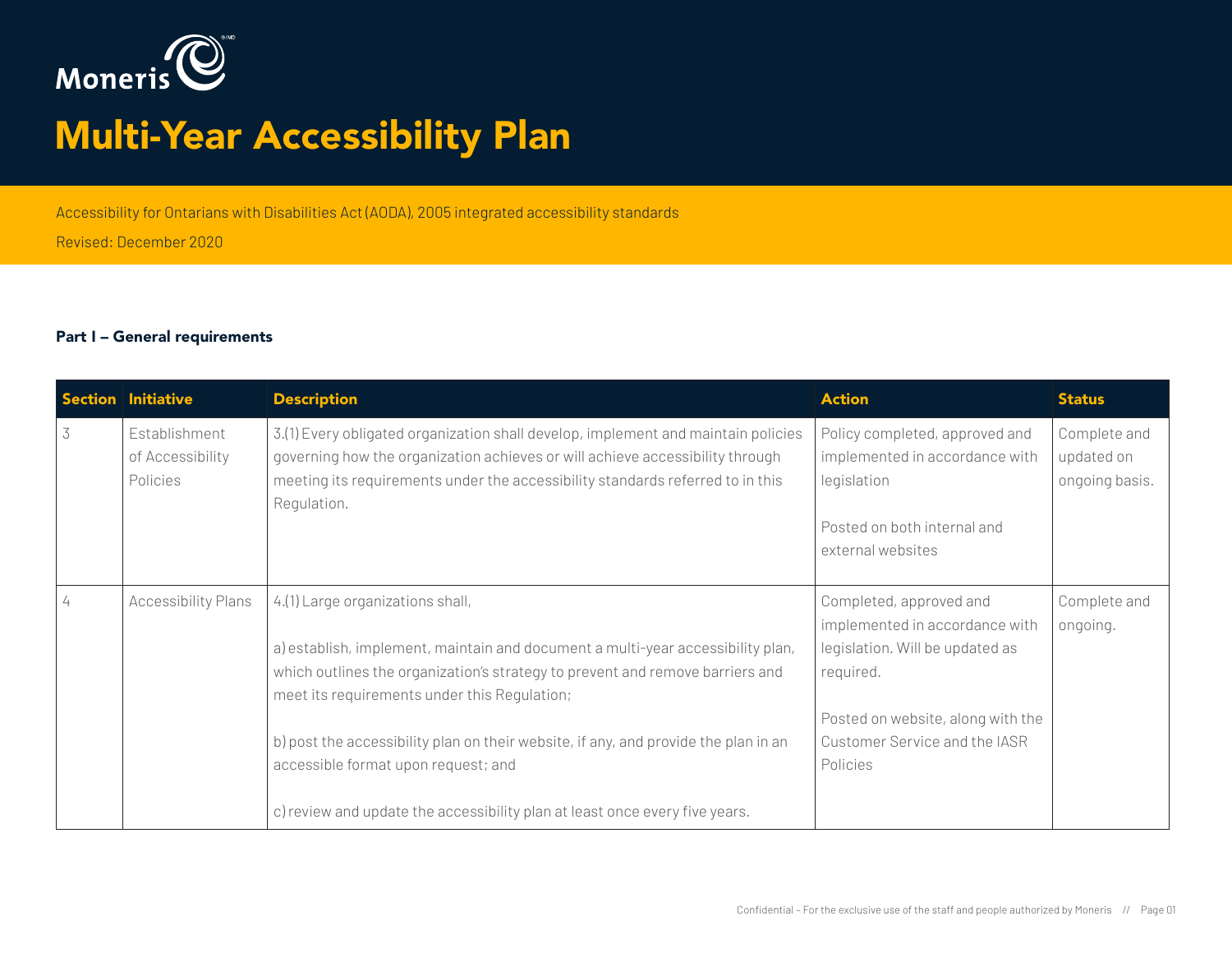|   | Section Initiative                                         | <b>Description</b>                                                                                                                                                                                                                                                                                                                                                                                                                                                                | <b>Action</b>                                                                                                                                   | <b>Status</b>           |
|---|------------------------------------------------------------|-----------------------------------------------------------------------------------------------------------------------------------------------------------------------------------------------------------------------------------------------------------------------------------------------------------------------------------------------------------------------------------------------------------------------------------------------------------------------------------|-------------------------------------------------------------------------------------------------------------------------------------------------|-------------------------|
| 6 | Accessibility of POS terminals,<br>applications ('kiosks') | 6.(2) Large organizations and small organizations shall have regard<br>to the accessibility for persons with disabilities when designing,<br>procuring or acquiring self-service kiosks.                                                                                                                                                                                                                                                                                          | Development of products and<br>devices have regard for<br>accessibility and accessibility<br>needs during development,<br>replacement/renewal   | Complete and<br>ongoing |
|   | Training                                                   | 7.(1) Every obligated organization shall ensure that training is<br>provided on the requirements of the accessibility standards<br>referred to in this Regulation and on the Human Rights Code<br>as it pertains to persons with disabilities to,<br>(a) all employees, and volunteers;<br>(b) all persons who participate in developing the<br>organization's policies; and<br>(c) all other persons who provide goods, services or<br>facilities on behalf of the organization. | Training is provided for all<br>employees, volunteers, and all<br>persons involved in developing<br>policy. Training is updated as<br>required. | Complete and<br>ongoing |

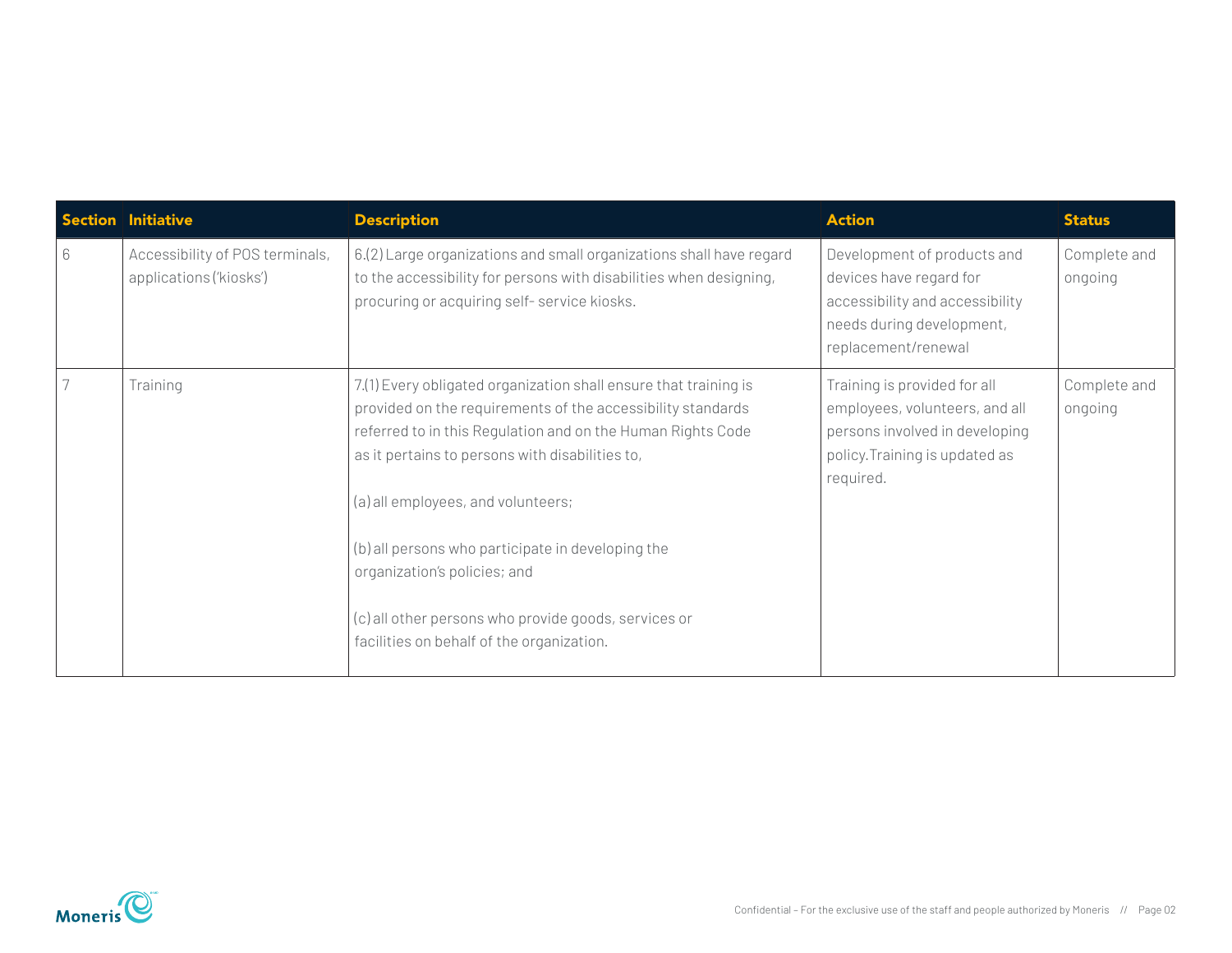### Part II – information and communication standards

| <b>Section</b> | <b>Initiative</b>                                        | <b>Description</b>                                                                                                                                                                                                                                                                                                                                                                                       | <b>Action</b>                                                                                                                                                                                                                                            | <b>Status</b>           |
|----------------|----------------------------------------------------------|----------------------------------------------------------------------------------------------------------------------------------------------------------------------------------------------------------------------------------------------------------------------------------------------------------------------------------------------------------------------------------------------------------|----------------------------------------------------------------------------------------------------------------------------------------------------------------------------------------------------------------------------------------------------------|-------------------------|
|                | Feedback                                                 | 11. (1) Every obligated organization that has processes for receiving and<br>responding to feedback shall ensure that the processes are accessible to<br>persons with disabilities by providing or arranging for the provision of accessible<br>formats and communications supports, upon request.                                                                                                       | Policy on process and feedback<br>is completed, and implemented<br>in accordance with legislation.<br>Posted on Website.                                                                                                                                 | Complete and<br>ongoing |
|                |                                                          | (2) The organization shall notify the public about the availability of accessible<br>formats and communications supports with respect to the feedback process.<br>ats and communications supports, upon request.                                                                                                                                                                                         | Alternate accessible formats<br>and communications supports<br>available upon request                                                                                                                                                                    |                         |
| 12             | <b>Accessible Formats</b><br>& Communication<br>Supports | 12.(1) Except as otherwise provided, every obligated organization shall upon<br>request provide or arrange for the provision of accessible formats and<br>communication supports for persons with disabilities,<br>a) in a timely manner that takes into account the person's accessibility needs<br>due to disability; and at a cost that is no more than the regular cost charged to<br>other persons. | Accessible formats and<br>communication supports we will<br>provide to persons with<br>disabilities upon request.<br>Outlined in policy.<br>Posted on Website.<br>Ensure these formats and sup-<br>ports can be provided in a timely<br>manner and at no | Complete and<br>ongoing |
|                |                                                          |                                                                                                                                                                                                                                                                                                                                                                                                          | additional cost                                                                                                                                                                                                                                          |                         |
| 12.            | <b>Accessible Formats</b><br>& Communication<br>Supports | 12.(2) The obligated organization shall consult with the person making the<br>request in determining the suitability of an accessible format or<br>communication support.                                                                                                                                                                                                                                | Communicated to employees and<br>management, through training.                                                                                                                                                                                           | Complete and<br>ongoing |

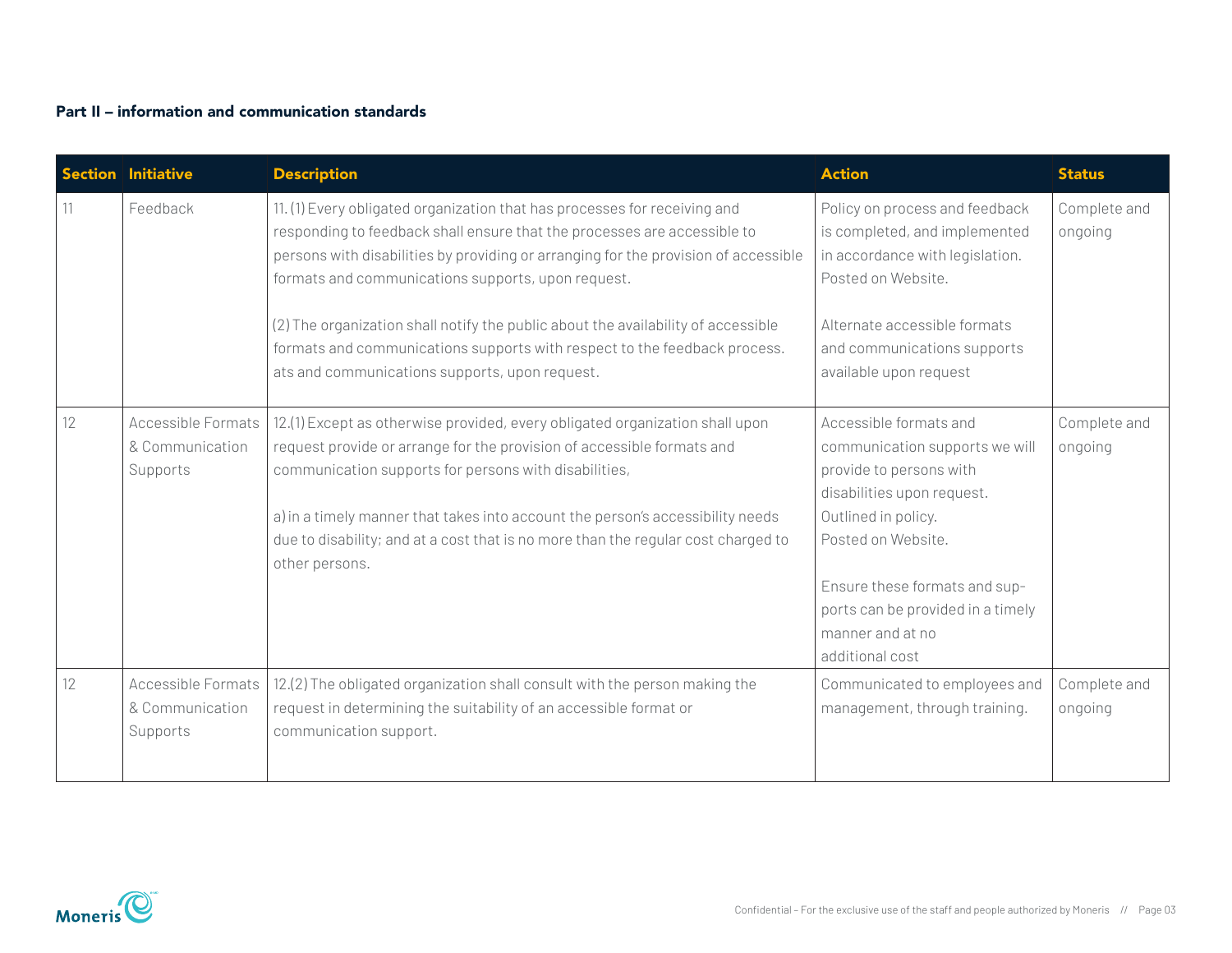|    | Section Initiative                                    | <b>Description</b>                                                                                                                                                                                                                                                                                                                                        | <b>Action</b>                                                                                                                                                                       | <b>Status</b>           |
|----|-------------------------------------------------------|-----------------------------------------------------------------------------------------------------------------------------------------------------------------------------------------------------------------------------------------------------------------------------------------------------------------------------------------------------------|-------------------------------------------------------------------------------------------------------------------------------------------------------------------------------------|-------------------------|
| 12 | Accessible Formats &<br><b>Communication Supports</b> | 12.(3) Every obligated organization shall notify the public about the<br>availability of accessible formats and communication supports.                                                                                                                                                                                                                   | Communicated, through our IASR<br>Policy. Posted on Website.                                                                                                                        | Complete and<br>ongoing |
| 14 | Accessible Websites<br>& Web Content                  | 14.(2) Designated public sector organizations and large organizations<br>shall make their internet websites and web content conform with the<br>World Wide Web Consortium Web Content Accessibility Guidelines<br>(WCAG)2.0, initially at Level A and increasing to Level AA, and shall do<br>so in accordance with the schedule set out in this section. | All publicly accessible websites<br>and web content are compliant<br>with WCAG 2.0 accessibility levels<br>in accordance with the<br>Regulations and are increasing<br>to Level AA. | Complete and<br>ongoing |

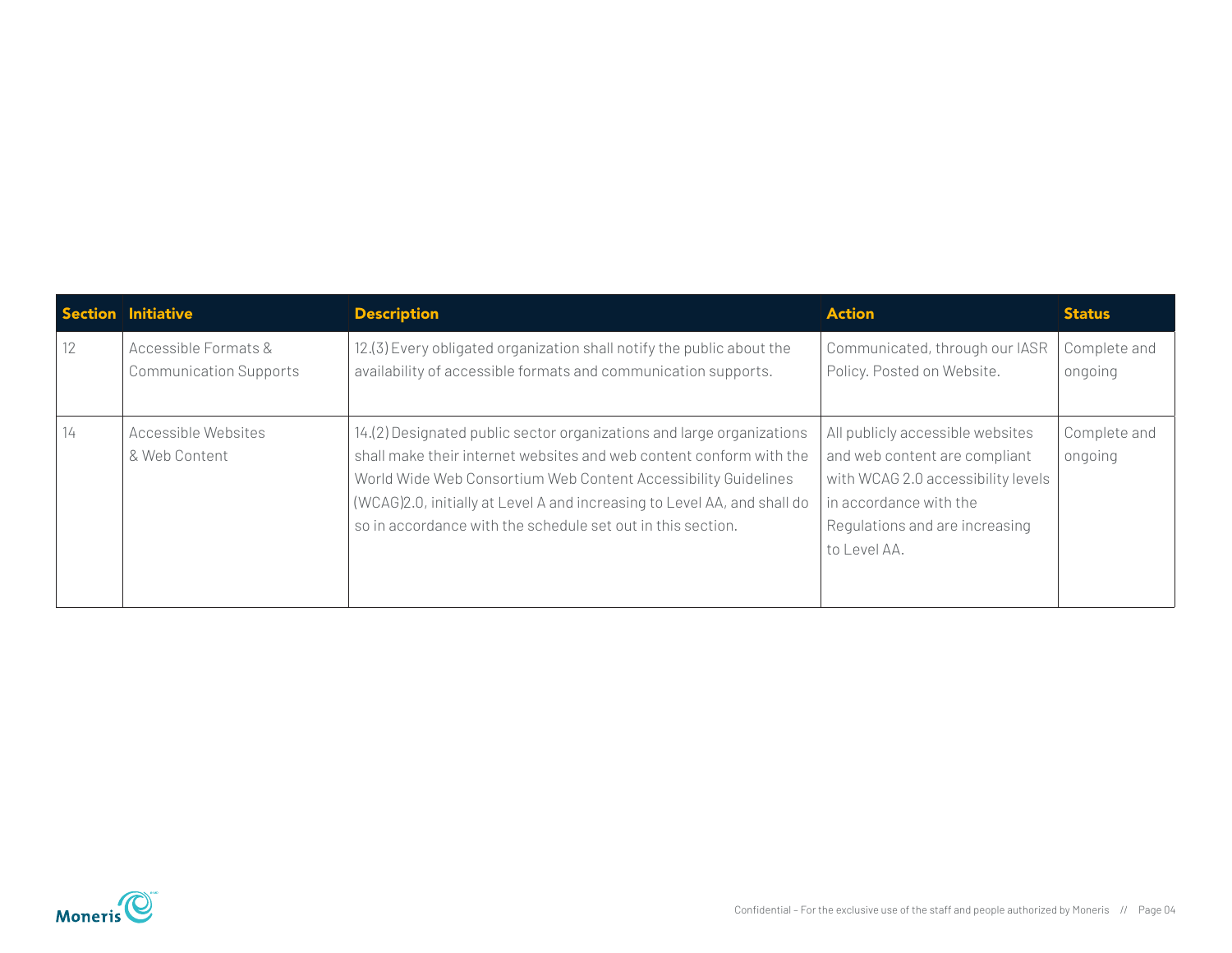## Part III –Employee standards

|    | <b>Section Initiative</b>                                 | <b>Description</b>                                                                                                                                                                                                                                                                                                                                                                                                                                                                                                                                                                                                                                                                                | <b>Action</b>                                                                                                                                                                                                       | <b>Status</b>                       |
|----|-----------------------------------------------------------|---------------------------------------------------------------------------------------------------------------------------------------------------------------------------------------------------------------------------------------------------------------------------------------------------------------------------------------------------------------------------------------------------------------------------------------------------------------------------------------------------------------------------------------------------------------------------------------------------------------------------------------------------------------------------------------------------|---------------------------------------------------------------------------------------------------------------------------------------------------------------------------------------------------------------------|-------------------------------------|
| 22 | Recruitment-<br>General                                   | 22. Every employer shall notify its employees and the public about the availability<br>of accommodation for applicants with disabilities in its recruitment processes.                                                                                                                                                                                                                                                                                                                                                                                                                                                                                                                            | Included statement in all job ads.<br>Statements inclusion to be<br>extended to any employment<br>agencies or vendors utilized<br>during the recruitment process.                                                   | Complete and<br>Ongoing<br>Practice |
| 23 | Recruitment,<br>Assessment or<br><b>Selection Process</b> | 23.(1) During a recruitment process, an employer shall notify job applicants,<br>when they are individually selected to participate in an assessment or selection<br>process, that accommodations are available upon request in relation to the<br>materials or processes to be used.<br>(2) If a selected applicant requests an accommodation, the employer shall<br>consult with the applicant and provide or arrange for the provision of a suitable<br>accommodation in a manner that takes into account the applicant's accessibility<br>needs due to disability.                                                                                                                            | Inform job applicants in job ads,<br>by telephone or email, that they<br>are selected to participate in the<br>assessment or selection process<br>and that accommodations are<br>available upon request.            | Complete and<br>Ongoing<br>Practice |
| 24 | Notice to<br>Successful<br>Applicants                     | 24. Every employer shall, when making offers of employment, notify the<br>successful applicant of its policies for accommodating employees with<br>disabilities.                                                                                                                                                                                                                                                                                                                                                                                                                                                                                                                                  | Includes verbiage in all offer<br>letters                                                                                                                                                                           | Complete and<br>Ongoing<br>Practice |
| 25 | Informing<br>Employees of<br>Accessibility<br>Supports    | 25.(1) Every employer shall inform its employees of its policies used to support its<br>employees with disabilities, including, but not limited to, policies on the provision<br>of job accommodations that take into account an employee's accessibility needs<br>due to disability.<br>25.(2) Employers shall provide the information required under this section to new<br>employees as soon as practicable after they begin their employment.<br>25.(3) Employers shall provide updated information to its employees whenever<br>there is a change to existing policies on the provision of job accommodations<br>that take into account an employee's accessibility needs due to disability. | Policy is available through our<br>external and internal websites<br>Provide training to all new and<br>existing employees<br>Train all new employees as part of<br>the orientation process.<br>Included in process | Complete and<br>Ongoing<br>Practice |

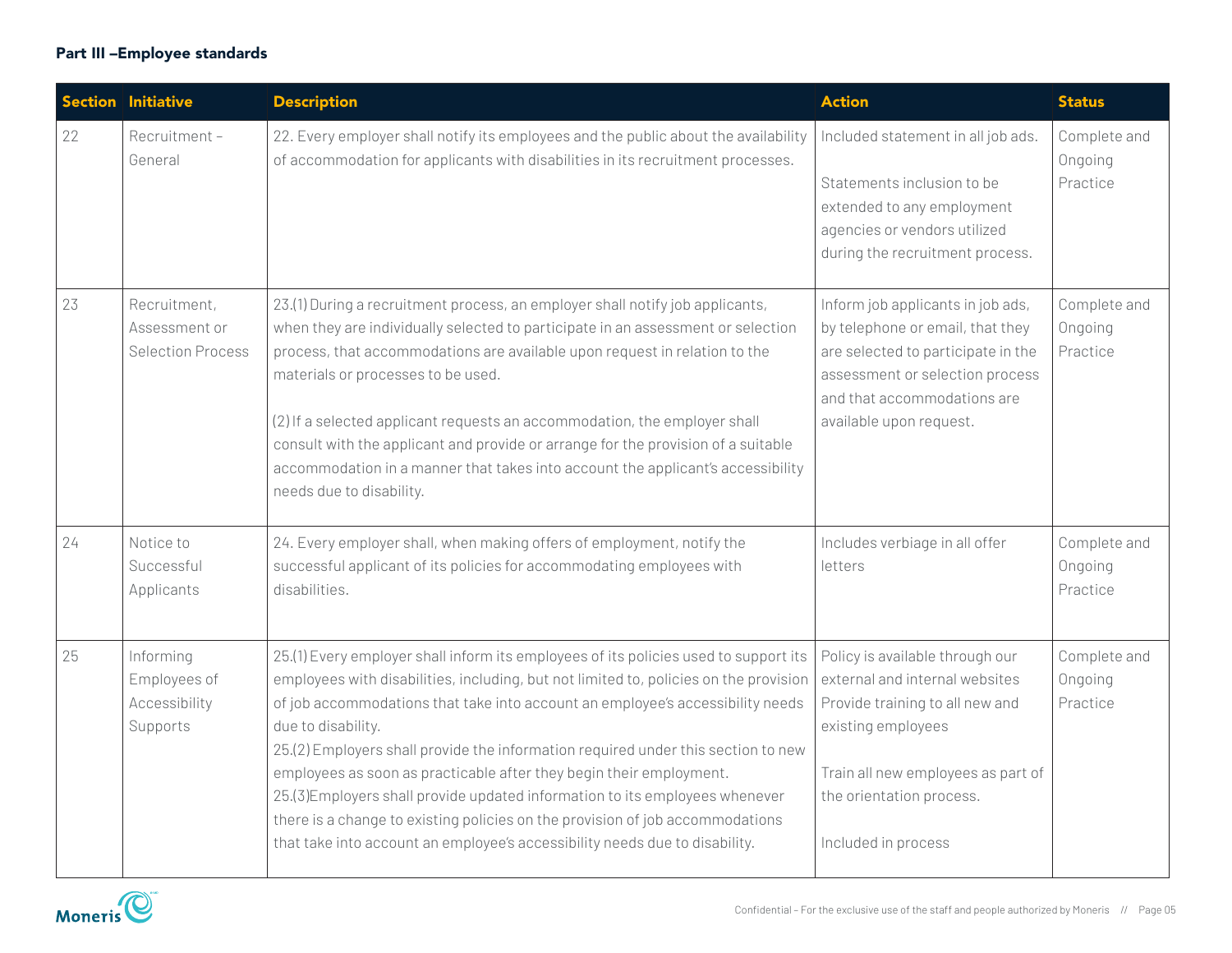|    | Section Initiative                                                 | <b>Description</b>                                                                                                                                                                                                                                                                                                                                                                                                            | <b>Action</b>                                                                                                                                                                                                                                                         | <b>Status</b>                       |
|----|--------------------------------------------------------------------|-------------------------------------------------------------------------------------------------------------------------------------------------------------------------------------------------------------------------------------------------------------------------------------------------------------------------------------------------------------------------------------------------------------------------------|-----------------------------------------------------------------------------------------------------------------------------------------------------------------------------------------------------------------------------------------------------------------------|-------------------------------------|
| 26 | Accessible Formats<br>& Communication<br>Supports for<br>Employees | 26.1 In addition to its obligations under section 12, where an employee with a<br>disability so requests it, every employer shall consult with the employee to pro-<br>vide or arrange for the provision of accessible formats and<br>communication supports for,<br>(a) information that is needed in order to perform the employee's job; and<br>(b) information that is generally available to employees in the workplace. | Provides all departments/teams<br>with additional information<br>regarding this requirement as<br>well as procedures to assist<br>employees when requests<br>are made.<br>Identify generic information<br>available to departments<br>Identify regular communications | Complete and<br>Ongoing<br>Practice |
| 26 |                                                                    | 26.2. The employer shall consult with the employee making the request in<br>determining the suitability of an accessible format or communication support.                                                                                                                                                                                                                                                                     | Employee consulted per policy                                                                                                                                                                                                                                         | Complete and<br>Ongoing<br>Practice |
| 27 | Workplace<br>Emergency<br>Response<br>Information                  | 27.(1) Every employer shall provide individualized workplace emergency response<br>information to employees who have a disability, if the disability is such that the<br>individualized information is necessary and the employer is aware of the need for<br>accommodation due to the<br>employee's disability.                                                                                                              | Implement process so that<br>employees with disabilities are<br>provided with a Workplace<br>Emergency Response Plan in<br>their file.                                                                                                                                | Complete and<br>Ongoing<br>Practice |
| 27 |                                                                    | (2) If an employee who receives individualized workplace emergency response<br>information requires assistance and with the employee's consent, the employer<br>shall provide the workplace emergency response information to the person<br>designated by the employer to provide assistance to the employee.                                                                                                                 | Included in process with<br>employee's consent                                                                                                                                                                                                                        | Complete and<br>Ongoing<br>Practice |
|    |                                                                    | (3) Employers shall provide the information required under this section as soon<br>as practicable after the employer becomes aware of the need for<br>accommodation due to the employee's disability.                                                                                                                                                                                                                         | Included in process                                                                                                                                                                                                                                                   |                                     |
|    |                                                                    | (4) Every employer shall review the individualized workplace emergency<br>response information,<br>(a) when the employee moves to a different location in the organization;<br>(b) when the employee's overall accommodations needs or plans are reviewed;<br>and when the employer reviews its general emergency response policies.                                                                                          | Included in process                                                                                                                                                                                                                                                   |                                     |

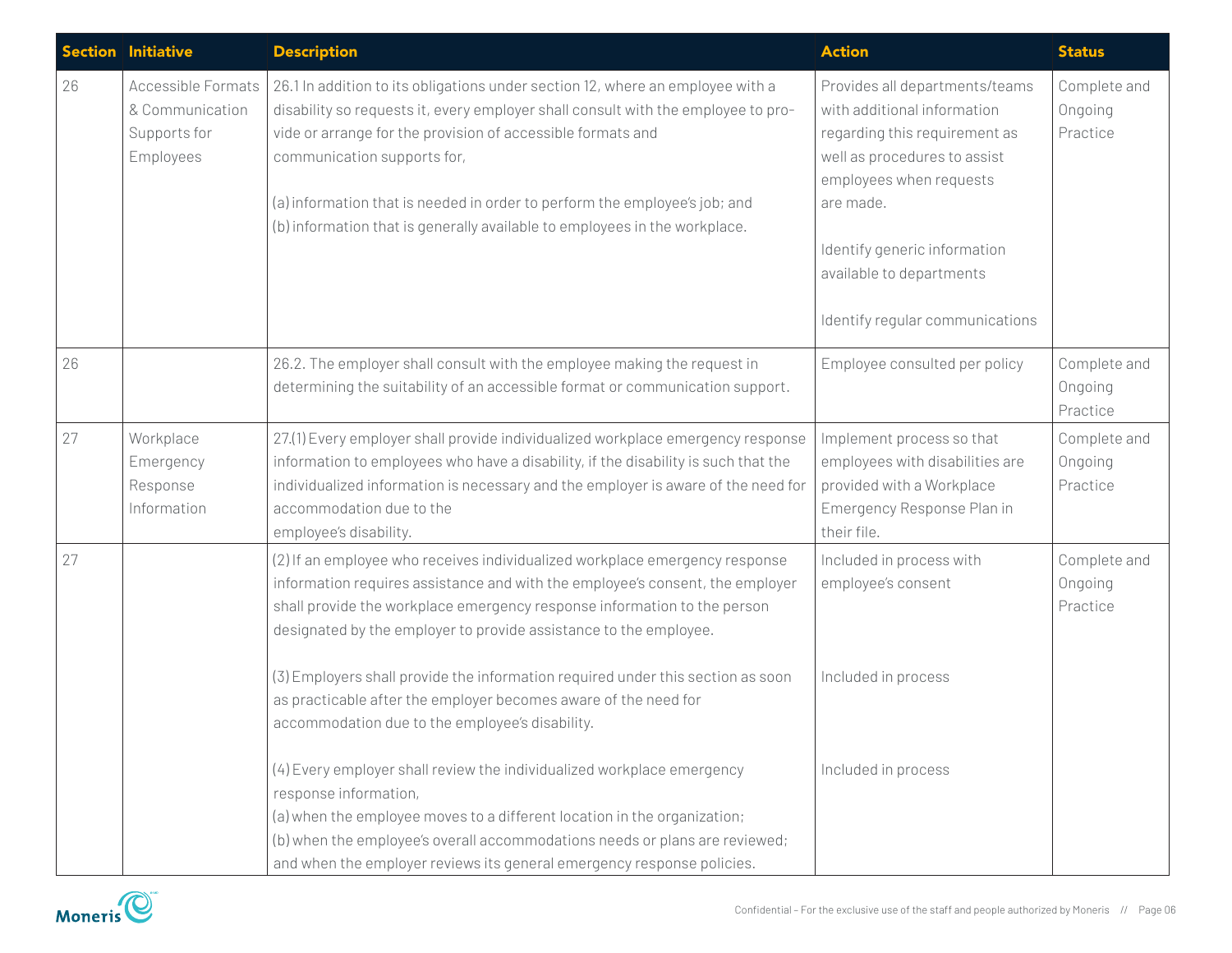|    | Section Initiative                                 | <b>Description</b>                                                                                                                                                                                                                                                                                                                                                                                                                                                                                                                                                                                                                                                                                                                                                                                                                                                                                                                                                                                                                                                                                                                                                                                                                                                                                                                                                                                                                       | <b>Action</b>                                                           | <b>Status</b>                       |
|----|----------------------------------------------------|------------------------------------------------------------------------------------------------------------------------------------------------------------------------------------------------------------------------------------------------------------------------------------------------------------------------------------------------------------------------------------------------------------------------------------------------------------------------------------------------------------------------------------------------------------------------------------------------------------------------------------------------------------------------------------------------------------------------------------------------------------------------------------------------------------------------------------------------------------------------------------------------------------------------------------------------------------------------------------------------------------------------------------------------------------------------------------------------------------------------------------------------------------------------------------------------------------------------------------------------------------------------------------------------------------------------------------------------------------------------------------------------------------------------------------------|-------------------------------------------------------------------------|-------------------------------------|
| 28 | Documented<br>Individual<br>Accommodation<br>Plans | 28.(1) Employers, other than employers that are small organizations, shall<br>develop and have in place a written process for the development of documented<br>individual accommodation plans for employees with disabilities.                                                                                                                                                                                                                                                                                                                                                                                                                                                                                                                                                                                                                                                                                                                                                                                                                                                                                                                                                                                                                                                                                                                                                                                                           | Included in process                                                     | Complete and<br>Ongoing<br>Practice |
| 26 |                                                    | 28(2) The process for the development of documented individual<br>accommodation plans shall include the following elements:<br>1. The manner in which an employee requesting accommodation can participate<br>in the development of the individual accommodation plan.<br>2. The means by which the employee is assessed on an individual basis.<br>3. The manner in which the employer can request an evaluation by an outside<br>medical or other expert, at the employer's expense, to determine if and how<br>accommodation can be achieved.<br>4. The manner in which the employee can request the participation of a<br>representative from their bargaining agent, where the employee is represented<br>by a bargaining agent, or other representative from the workplace, where the<br>employee is not represented by a bargaining agent, in the development of the<br>accommodation plan.<br>5. The steps taken to protect the privacy of the employee's personal information.<br>6. The frequency with which the individual accommodation plan will be reviewed<br>and updated and the manner in which it will be done.<br>7. If an individual accommodation plan is denied, the manner in which the rea-<br>sons for the denial will be provided to the employee.<br>8. The means of providing the individual accommodation plan in a format that<br>takes into account the employee's accessibility needs due to disability. | All elements in Section 28(2)<br>included in the documented<br>process. | Complete and<br>Ongoing<br>Practice |

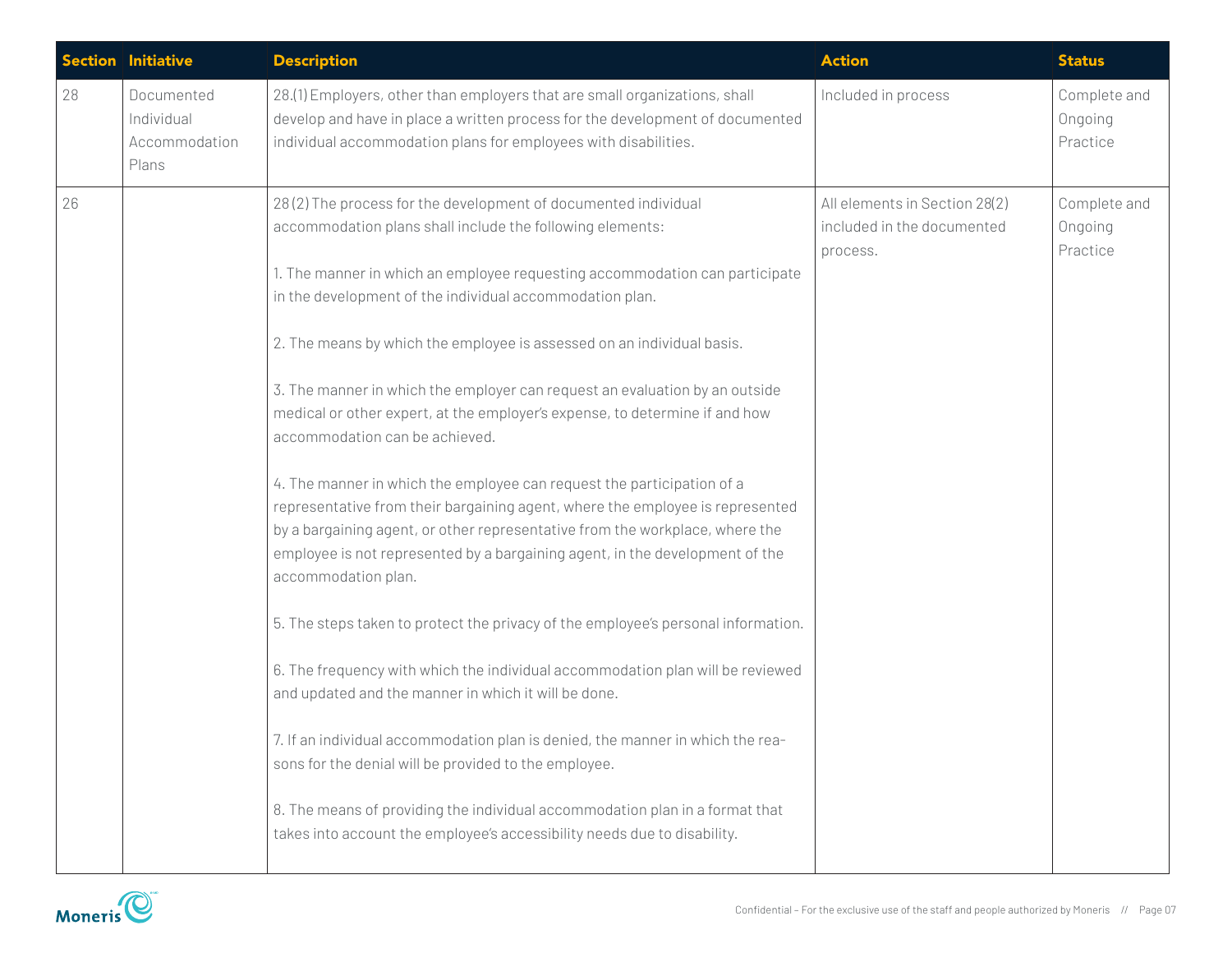| <b>Section</b> | Initiative                | <b>Description</b>                                                                                                                                                                                                                                                                                                                                                                                                                                                                                                   | <b>Action</b>                                                                                                                                                                                                                                      | <b>Status</b>                       |
|----------------|---------------------------|----------------------------------------------------------------------------------------------------------------------------------------------------------------------------------------------------------------------------------------------------------------------------------------------------------------------------------------------------------------------------------------------------------------------------------------------------------------------------------------------------------------------|----------------------------------------------------------------------------------------------------------------------------------------------------------------------------------------------------------------------------------------------------|-------------------------------------|
| 29             | Return to Work<br>Process | 29.(1) Every employer, other than an employer that is a small organization,<br>(a) shall develop and have in place a return to work process for its employees<br>who have been absent from work due to a disability and require disability-related<br>accommodations in order to return to work; and<br>(b) shall document the process.                                                                                                                                                                              | Included in process                                                                                                                                                                                                                                | Complete and<br>Ongoing<br>Practice |
| 29             |                           | 29. (2) The return to work process shall,<br>(a) outline the steps the employer will take to facilitate the return to work of<br>employees who were absent because their disability required them to be away<br>from work; and<br>(b) use individual documented accommodation plans, as described in section 28,<br>as part of the process.<br>29. (3) The return to work process referenced in this section does not replace or<br>override any other return to work process created by or under any other statute. | Included in process<br>RTW process will not replace or<br>override any other statute.                                                                                                                                                              | Complete and<br>Ongoing<br>Practice |
| 30             | Performance<br>Management | 30.(1) An employer that uses performance management in respect of its<br>employees shall take into account the accessibility needs of employees with<br>disabilities, as well as individual accommodation plans, when using its<br>performance management process in respect of employees with disabilities.                                                                                                                                                                                                         | Departmental processes are<br>available in alternative formats<br>and that managers understand<br>that performance management/<br>feedback needs to be available to<br>all employees.<br>Included individual<br>accommodation in<br>considerations | Complete and<br>Ongoing<br>Practice |

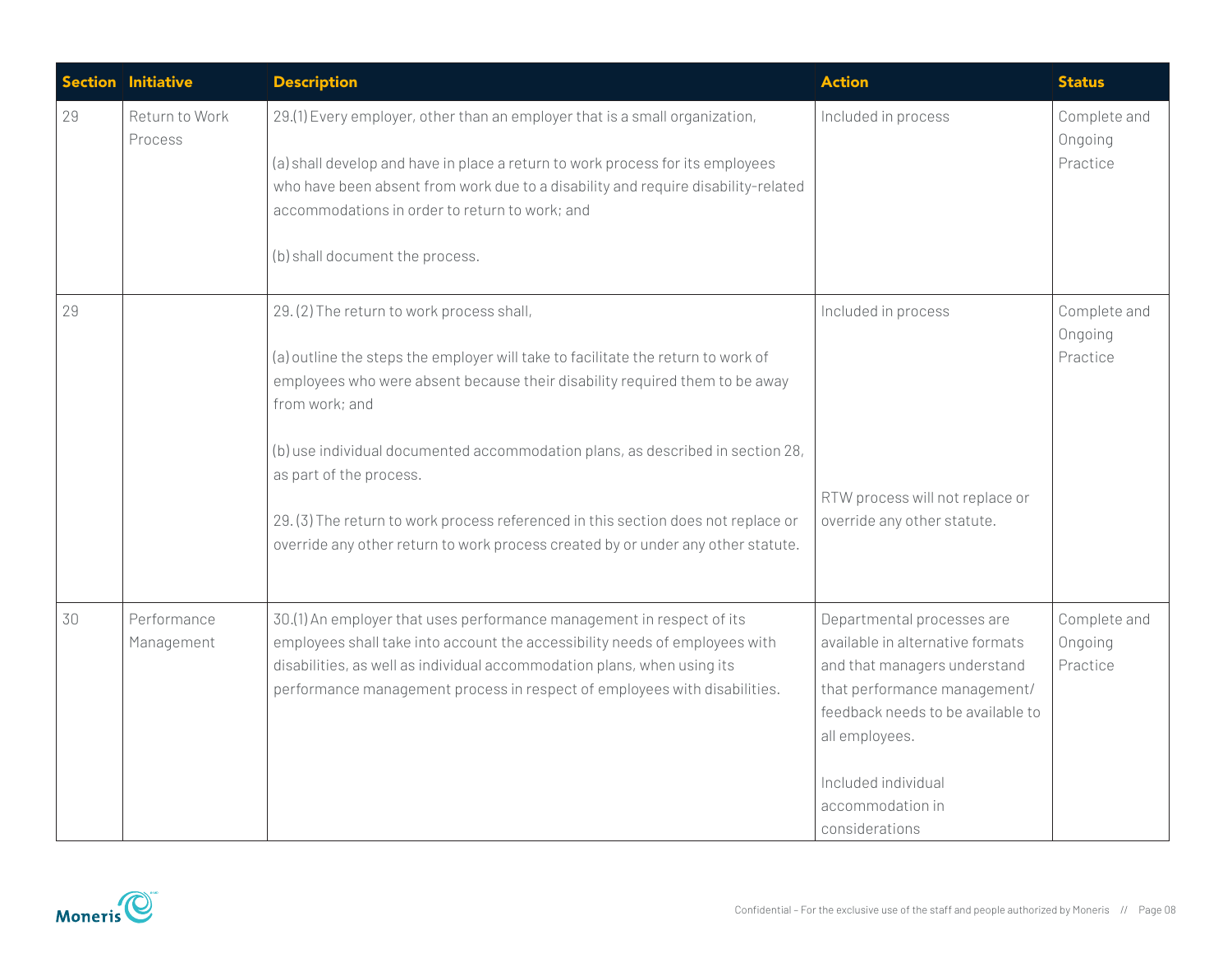|    | Section Initiative                     | <b>Description</b>                                                                                                                                                                                                                                                                                                    | <b>Action</b>                                             | <b>Status</b>                       |
|----|----------------------------------------|-----------------------------------------------------------------------------------------------------------------------------------------------------------------------------------------------------------------------------------------------------------------------------------------------------------------------|-----------------------------------------------------------|-------------------------------------|
| 31 | Career<br>Development &<br>Advancement | 31.(1) An employer that provides career development and advancement to its<br>employees shall take into account the accessibility needs of its employees with<br>disabilities as well as any individual accommodation plans, when providing<br>career development and advancement to its employees with disabilities. | Included individual<br>accommodation in<br>considerations | Complete and<br>Ongoing<br>Practice |
| 29 | Redeployment                           | 32.(1) An employer that uses redeployment shall take into account the<br>accessibility needs of its employees with disabilities, as well as individual<br>accommodation plans, when redeploying employees with disabilities.                                                                                          | Included individual<br>accommodation in<br>considerations | Complete and<br>Ongoing<br>Practice |

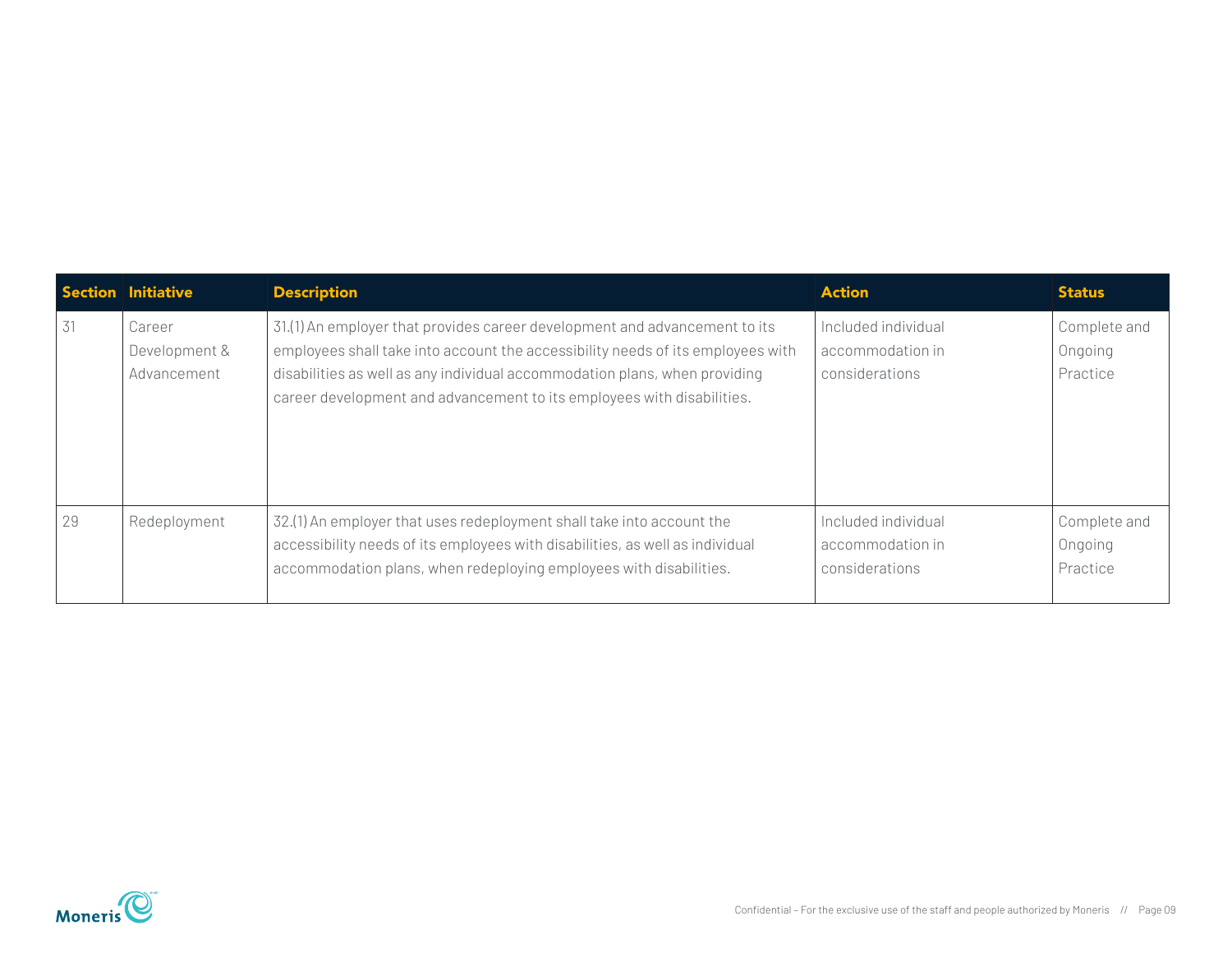### Part IV.2 – Customer Service Standards

|       | <b>Section Initiative</b> | <b>Description</b>                                                                                                                                                                                                                                         | <b>Action</b>                                                                  | <b>Status</b> |
|-------|---------------------------|------------------------------------------------------------------------------------------------------------------------------------------------------------------------------------------------------------------------------------------------------------|--------------------------------------------------------------------------------|---------------|
| 80.46 | Policies                  | (1) every provider shall develop, implement and maintain policies governing its<br>provision of goods, services or facilities, as the case may be, to persons with<br>disabilities.                                                                        | Policy completed and<br>implemented in accordance<br>with legislation          | Complete      |
|       |                           | The provider shall use reasonable efforts to ensure that the policies are<br>(2)<br>consistent with the following principles:<br>1. The goods, services or facilities must be provided in a manner that respects                                           | Posted on both internal and ex-<br>ternal websites                             |               |
|       |                           | the dignity and independence of persons with disabilities.<br>2. The provision of goods, services or facilities to persons with disabilities must<br>be integrated with the provision of goods, services or facilities to others, unless                   | Accessibility formats may include<br>but are not limited to:                   |               |
|       |                           | an alternative measure is necessary, whether temporarily or on a permanent ba-<br>sis, to enable a person with a disability to obtain, use or benefit from the goods,<br>services or facilities. 3. Persons with disabilities must be given an opportunity | • Assistive devices;<br>· Enlarged text;<br>· Social Media (text, chat, secure |               |
|       |                           | equal to that given to others to obtain, use and benefit from the goods, services<br>or facilities.<br>4. When communicating with a person with a disability, the provider shall do so in                                                                  | messaging);<br>• Deployment of technical support<br>person;                    |               |
|       |                           | a manner that takes into account the person's disability.                                                                                                                                                                                                  | • Communication support either<br>in person or over the phone;                 |               |
|       |                           | (3) the policies must deal with the use of assistive devices by persons with dis-<br>abilities to obtain, use or benefit from the goods, services or facilities or with the<br>availability of other measures, if any, which enable them to do so.         |                                                                                |               |
|       |                           | Every provider, other than a small organization, shall prepare one or more<br>(4)<br>documents describing the policies established under this section and, on re-                                                                                          |                                                                                |               |
|       |                           | quest, shall give a copy of any such document to any person.                                                                                                                                                                                               |                                                                                |               |
|       |                           | (5) Every provider, other than a small organization, shall notify persons to whom it<br>provides goods, services or facilities that the documents required by subsection<br>(4) are available on request.                                                  |                                                                                |               |

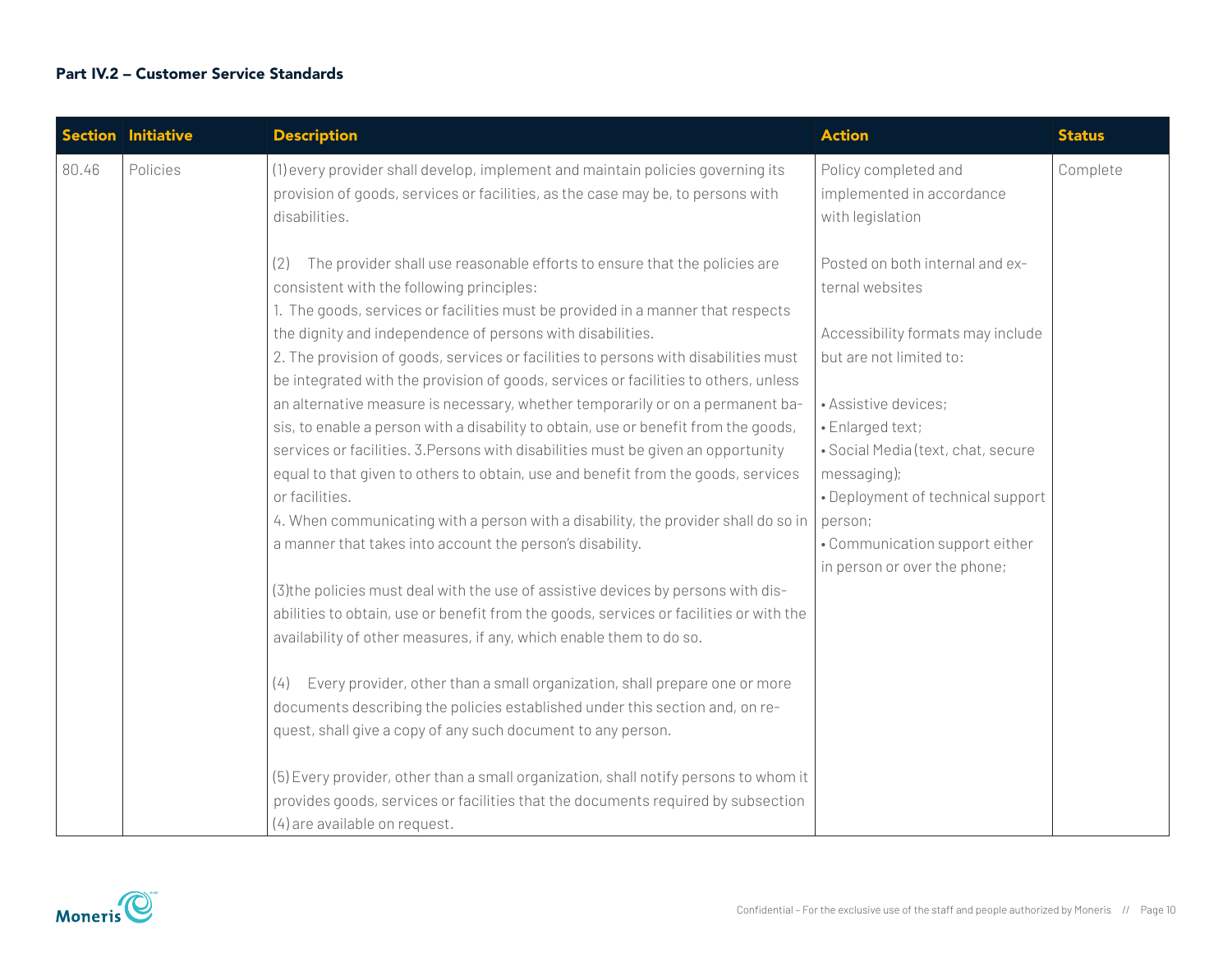| <b>Section</b>  | <b>Initiative</b>                                         | <b>Description</b>                                                                                                                                                                                                                                                                                                                                                                                                                                                                                                                                                                                                                                                                                                                                                                                                                                                                                                                                                                                                                                                                                                                                                                                                                                                                        | <b>Action</b>                                                                                                                                   | <b>Status</b>                       |
|-----------------|-----------------------------------------------------------|-------------------------------------------------------------------------------------------------------------------------------------------------------------------------------------------------------------------------------------------------------------------------------------------------------------------------------------------------------------------------------------------------------------------------------------------------------------------------------------------------------------------------------------------------------------------------------------------------------------------------------------------------------------------------------------------------------------------------------------------------------------------------------------------------------------------------------------------------------------------------------------------------------------------------------------------------------------------------------------------------------------------------------------------------------------------------------------------------------------------------------------------------------------------------------------------------------------------------------------------------------------------------------------------|-------------------------------------------------------------------------------------------------------------------------------------------------|-------------------------------------|
| 80.47,<br>80.48 | Service Animals,<br>Notice of<br>Temporary<br>Disruptions | Goods, services or facilities are provided to members of the public or third<br>parties at Moneris' premises, where applicable and required by legislation                                                                                                                                                                                                                                                                                                                                                                                                                                                                                                                                                                                                                                                                                                                                                                                                                                                                                                                                                                                                                                                                                                                                |                                                                                                                                                 | Complete                            |
| 80.49           | Training for Staff                                        | (1) every provider shall ensure that the following persons receive training about<br>the provision of the provider's goods, services or facilities, as the case may be, to<br>persons with disabilities: (1) Every person who is an employee of, or a volunteer<br>with, the provider; (2) Every person who participates in developing the provider's<br>policies; (3) Every other person who provides goods, services or facilities on<br>behalf of the provider.<br>(2) The training must include a review of the purposes of the Act and the require-<br>ments of this Part and instruction about the following matters:<br>1. How to interact and communicate with persons with various types of disability.<br>2. How to interact with persons with disabilities who use an assistive device or<br>require the assistance of a guide dog or other service animal or the assistance of<br>a support person.<br>3. How to use equipment or devices available on the provider's premises or<br>otherwise provided by the provider that may help with the provision of goods,<br>services or facilities to a person with a disability.<br>4. What to do if a person with a particular type of disability is having difficulty<br>accessing the provider's goods, services or facilities. | Training is provided for all<br>employees, volunteers, and all<br>persons involved in developing<br>policy. Training is updated as<br>required. | Complete and<br>Ongoing<br>Practice |